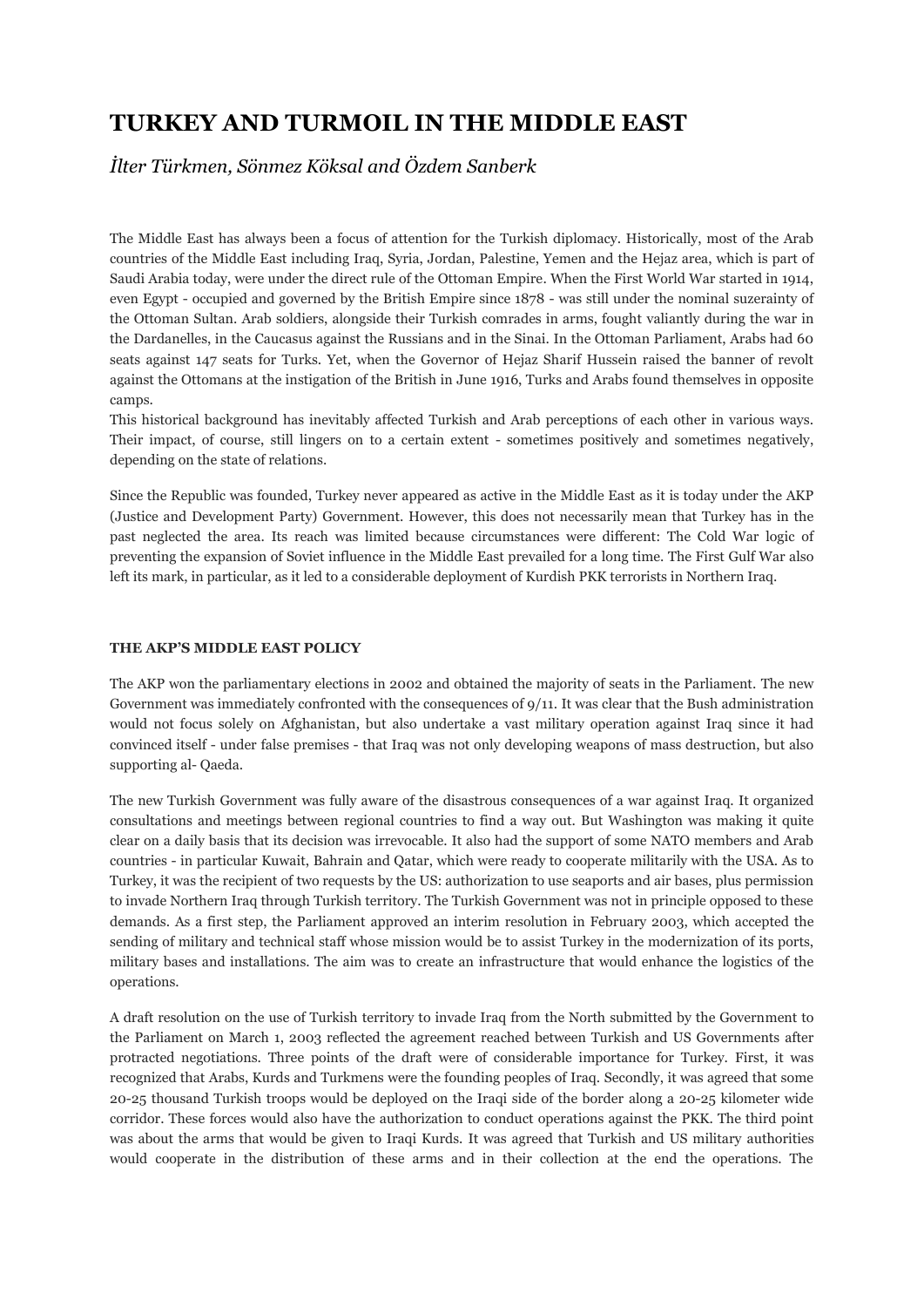commanders of the Turkish army were convinced that these arrangements would permit the elimination of PKK terrorists. But the Turkish Parliament rejected the draft submitted by the Government with a narrow majority - a decision that would affect Turkish-American relations negatively for a long time.

Turkey's policy in the Middle East after the invasion of Iraq continued to be very active. It was inspired largely by the concepts developed by Ahmet Davutoğlu, a very influential adviser to the Prime Minister until 2007 and Foreign Minister since then. In his book entitled "Strategic Depth", Davutoğlu underlines five basic principles:

1) Security and freedom are intertwined: The legitimacy of a political regime cannot be based solely on the provision of security. It should also guarantee basic freedoms and human rights.

2) The principle of "zero problem" with all neighbors: Any country that aspires to play a global role has to first resolve its problems with the other countries in its region.

3) The necessity to constantly follow a proactive policy in the region and beyond.

4) Foreign policy has to be harmoniously multidimensional: In other words, Turkey's interactions with different global actors should not be in contradiction with each other. On the contrary, they should be complementary.

5) The foreign policy ought to be "rhythmic" in the sense that there should be a continuous flow of activities in bilateral and multilateral diplomacy at all times, the purpose being to enhance the visibility and the scope of the foreign policy.

The proactive policy of AKP had indeed attained a large degree of success. Turkey was elected a member of the UN Security Council for the period 2009-2010 with overwhelming support from Arab and African countries. It was active in the politics of Iraq and Lebanon with some success. It was trying to facilitate negotiations between Syria and Israel on the Golan Heights. It stood on the forefront of countries castigating Israel's "Operation Cast Lead" in Gaza at the end of 2008 and the beginning of 2009. It tried, together with Brazil, to find in Tehran an interim solution to the problem posed by the Iranian nuclear program. Through its policies and economic assistance, it strongly supported the Palestinians. It was one of the first countries to accept the political reality that Hamas represented. Prime Minister Tayyip Erdoğan became extremely popular throughout the Middle East. A very large majority of the Turkish public opinion supported his policies and his occasional defiant rhetoric enthusiastically.

Some - in particular in the West - have questioned the role of religion in the policies of AKP. There is no doubt that the great majority of the members of this party are deeply religious. Official statements reflect religious sensitivities from time to time. But it cannot be said that religion is the determinant factor in the formulation of basic policies. Turkey is a member of the Organization of Islamic Cooperation (OIC) since the 1970s. Yet it did not join the OIC for religious motives, but rather out of *realpolitik* considerations. Turkey believed that this membership would enhance the reach of its policies in the Middle East. The AKP has not changed this approach.

The political achievements under the AKP Government were accompanied by an important development in economic relations. In 2010, the exports to Arab countries amounted to some 20 billion dollars and direct investments in these countries totaled approximately 2.5 billion dollars. The contracts obtained each year by Turkish businessmen in these countries were valued at several billions of dollars. The FDI coming from Arab countries represented 15% of total FDI in 2008.

## **THE ARAB SPRING AND TURKEY**

When a street vendor named Muhammed Buazizi set himself on fire in Tunisia in December 2010, nobody could have imagined that this would trigger a wave of popular protests first in Egypt and then in other countries in the Middle East. There was the feeling that the totalitarian regimes were strongly entrenched in practically all the countries in the region and that they had the means to repress any opposition. The United States had, under Pesident George W. Bush, developed a geographical concept called "Greater Middle East" which was largely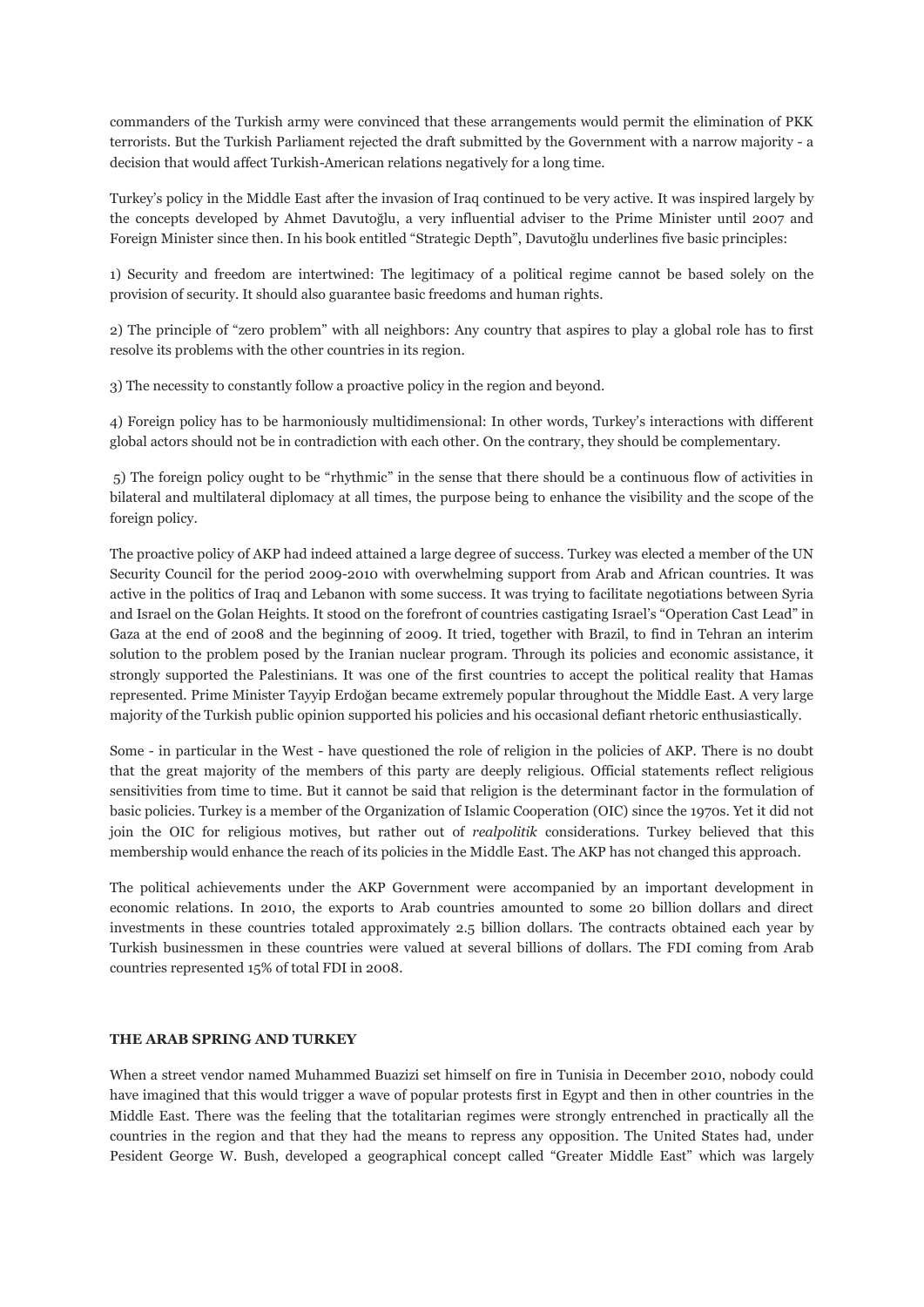perceived as being designed to promote democracy in the area. Arab Governments had then reacted by pointing out that such a scheme would lead to free elections enabling the radical Islamists to seize power and hold on to it indefinitely.

The Arab Spring, as it unfolded, showed that this time peoples were at the forefront of the struggle for democratic liberties and that they insisted on shaping their own destiny. It evolved rapidly in Tunisia as President Ben Ali had to exile himself immediately and elections were held without undue delay. Tunisia with its high level of education, long experience in secularism and religious tolerance can hopefully become a successful model for others.

In Egypt, the situation is more difficult and uncertain. The procedure devised for parliamentary and presidential elections is time consuming and complex. The army, which took over after the removal of Hosni Mubarek, has been governing the country without interruption since the 1950s and, in the mean time, had acquired extensive tutelage powers and privileges. The fact that, not only the Freedom and Justice Party issued from the Muslim Brotherhood gained 40% of the votes at the first phase of the elections, but also the more radical Islamists obtained a share of 20% was certainly not very reassuring for the army. This trend continued in the final stage of the voting for the Lower House, which means that the Muslim Brotherhood and its potential coalition members will have the upper hand in the drafting of the new constitution. Historically, political developments in Egypt have had a great resonance in the Arab world and most probably the same will happen again.

In Syria, the inflexible Ba'athist regime of Bashar al-Assad has not retreated from its relentless repression policies until now, despite the fact that more than five thousand people have been killed and international pressure, including pressure from the Arab League, has constantly intensified. The political opposition represented by the Syrian National Council is recognized or supported by a number of countries and defectors from the Syrian army have started armed resistance. The regime is increasingly isolated. The UN Security Council has been prevented by Russia and China from adopting a resolution that would include sanctions. Russia and China also vetoed in February 2012 a resolution calling for a "Syrian led political transition to a democratic, plural political system." The resilience of the *Ba'athist* regime basically continues and it might be optimistic to predict its imminent collapse. It is impossible to say at this stage whether the removal of the present regime in Syria will promote a convincing democratic process, but it would almost certainly have far reaching geopolitical consequences for the region, particularly for Iran, by fatally weakening its influence over Syria, over Hizbullah in Lebanon and over Hamas in Gaza. The relations between Syria and Lebanon would also be fundamentally affected by removing the traditional tutelage of Damascus over Beirut.

In Libya, the emergence of conditions for a rapid normalization on a national scale will be extremely difficult. Muammar Qaddafi never built a national army, which could take over at least temporarily. Qaddafi was overthrown by mostly independent militia groups numbering probably more than one hundred, each of them considering itself autonomous. They prevailed thanks to the air support provided by some NATO countries on the basis of a UN Security Council resolution. The militias have somewhat recognized the National Transitional Council (NTC), but are not ready to abandon their arms at this stage. The NTC will be obliged, therefore, to work in conjunction with the militias and the remnants of the national army cadres who defected to support them. In any case, until a credible central authority and functioning national institutions come into existence, it is very difficult to see how Libya can be governed efficiently.

Iraq, which had remained unaffected by the Arab Spring, suddenly found itself in a serious political crisis as soon as the US troops were evacuated - a crisis, which, if not resolved, could rapidly threaten the delicate balance between the Shiites, Sunnis and Kurds. Like in Syria, a potential danger to national unity and territorial integrity is ever present in Iraq; but, obviously, its disintegration would have much more disastrous consequences for the region and the world.

The approach of the Turkish Government has been, from the beginning, to unequivocally support the demands of the peoples for democracy. This was in conformity with the concepts developed by Davutoğlu and also with the views expressed by the President of the Republic, Abdullah Gül, at least on two occasions before protests started in Tunisia. During a visit he paid to Indonesia in July 2009, President Gül said that "the difficulties inherent in the globalization process can best be remedied by a democratic system of government. We are constantly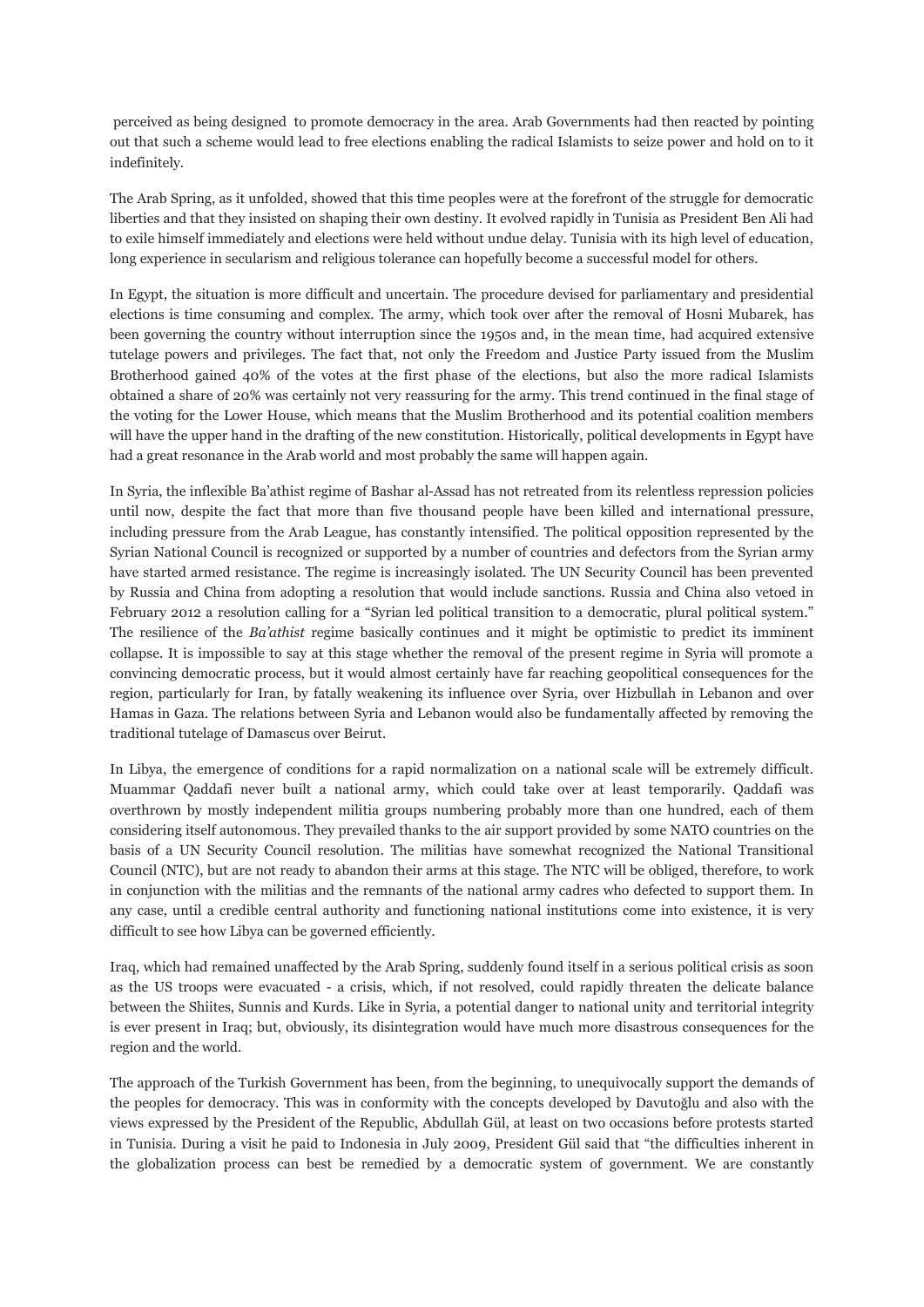reminding this to our neighbors." In August 2010, in a speech he gave at the Center for Islamic Studies of the University of Oxford, he underlined the same theme: "The peoples of the Muslim countries should be made aware of the emphasis in Islamic culture to democracy and development. A sustainable development is only possible in countries where Governments act in a transparent, coherent and responsible manner."

Turkey, therefore, had no qualms in supporting instantly and wholeheartedly the democratic processes. President Gül visited Egypt in the early stages of the process in March 2011. As to Prime Minister Erdoğan, he emphasized the importance of secularism for democracies during a visit to Egypt in September 2011. In an interview he gave then in Cairo to an Egyptian television channel, he made the following remarks: "…in the Turkish constitution the definition of secularism implies that the state should be at equal distance to all religions. Personally I am a Muslim, but I am also the Prime Minister of a secular country. There is no contradiction in that and I would advise Egypt to adopt in its new constitution the principle of secularism."

The Turkish approach to the Libyan uprising was not as clear-cut as its approach to Egypt and Tunisia. Turkey was deeply concerned for the security of its 35,000 citizens residing in Libya and the potential losses that dozens of Turkish companies established there would suffer. On the other hand, Prime Minister Erdoğan was taken aback by the activism of President Sarkozy of France. Erdoğan's first reaction was to state that "NATO has nothing to do in Libya". However, when the UN Security Council adopted a resolution implicitly authorizing air and naval operations, he agreed to provide considerable support to NATO's naval and air forces. He also strongly advised Qaddafi to resign. The Prime Minister visited Libya after the removal of Qaddafi and received a tremendous welcome.

The most difficult issue in the Arab Spring for Turkey is Syria. Relations with Damascus had improved and intensified in recent years in extraordinary proportions. Even the visa requirement for travelling between the two countries had been lifted. The Councils of Ministers of both countries were holding joint meetings. Trade between them was constantly increasing. A very close friendship had developed between Prime Minister Erdoğan and President Bashar al-Assad.

As soon as the protests started Erdoğan immediately urged Assad in a friendly tone to undertake political and social reforms without further delay. But when Assad's security apparatus embarked on a violent repression killing thousands of peaceful demonstrators, Erdoğan no longer minced his words and demanded the resignation of Assad. Turkey accepted thousands of Syrians who were seeking a safe haven. Permission was given to the opposition to hold meetings in Turkey. In a nutshell, Turkey went beyond any Western or Arab country in castigating the Assad regime and in actively seeking to unseat him. The problem is that Assad and his oligarchy proved much more resilient than expected and in the meantime the intensive economic relations between the two countries started to suffer considerably*.*

Turkish policy towards Iraq has been consistent since the end of US military operations in 2003. Turkey constantly advocated cooperation and harmony between all confessional and ethnic groups and maintained sustained relations with all of them. It strongly supported the territorial integrity and unity of Iraq and on this basis normalized and improved its relations with the Kurdish Autonomous Region in Northern Iraq. But since the withdrawal of US forces some tension has surfaced in the relations with the Prime Minister Maliki because of his allegations that Turkey is interfering in the internal affairs of Iraq.

Turkey and Iran are managing a complicated relationship. In reality, the theocratic system established in Iran following the 1979 Islamic Revolution could only be described as the antithesis of the secular regime in Turkey. The two countries, nevertheless, succeeded so far in maintaining a considerable economic relationship, active diplomatic contact and the façade of some degree of concordance in their regional policies. The Turkish Government refrained from commenting on the large-scale protests which erupted in Iran after the presidential elections in 2009. It tried to find an interim solution to the dispute regarding the nuclear program of Iran. But it is clear that in reality there are several areas where their respective interests clash, in particular in Iraq and in the Gulf. Contrary to Iran, Turkey attaches great importance to the stability and territorial integrity of the Gulf countries. Although Ankara left the impression of somehow justifying the Iranian nuclear program by invoking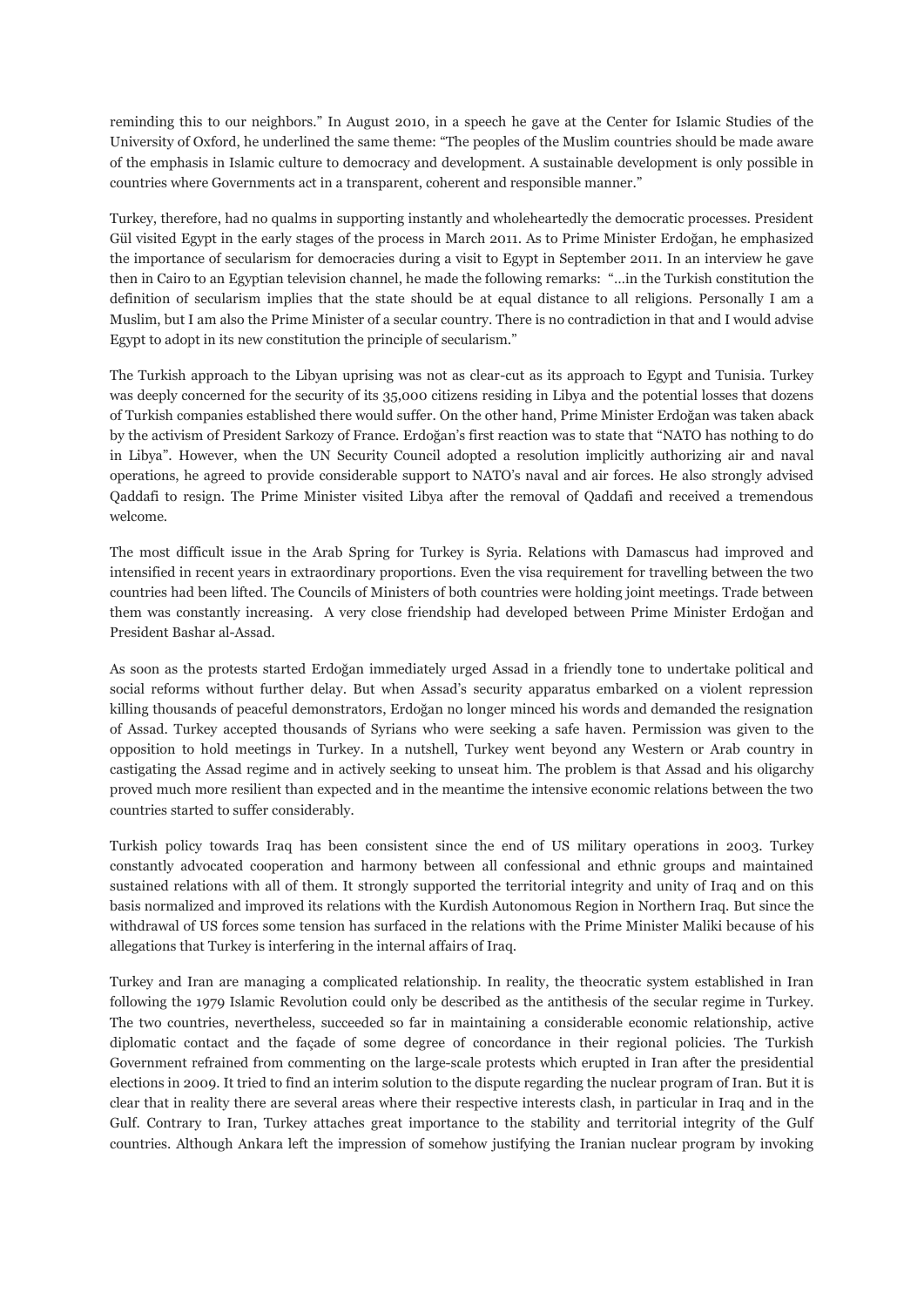Israel's possession of nuclear weapons, it has nevertheless accepted the deployment of NATO radars in Turkey as part of the Alliance's missile shield.

Turkey's relations with Israel have fluctuated over the years mostly under the influence of the Israeli-Arab conflict. Turkey had opposed the United Nations partition plan for Palestine in 1947, but established diplomatic relations with Israel soon thereafter. Although these relations were never severed, Turkey lowered its level of representation several times in reaction to Israeli policies. In the 1990s, a substantial cooperation in defense, military training and intelligence was started. The AKP Government did not alter this policy in the beginning. In 2007, Shimon Peres became the first Israeli President to address the Turkish Parliament, but Israel's disproportionate use of force in "Operation Cast Lead" triggered an immense reaction in Turkey.

The worst was to come in May 2010 when the Israeli Defense Forces intercepted a multinational flotilla carrying humanitarian assistance to Gaza in high seas, boarded the leading vessel, the Mavi Marmara, and killed nine Turks. In a presidential statement, the UN Security Council expressed its deep regret for "the loss of life and injuries resulting from the use of force during the military operations in international waters against the convoy sailing to Gaza". A report by the UN Human Rights Council concluded that crimes against international humanitarian law and human rights law had been committed by Israel. In addition, the Secretary General of the UN established a Panel of Inquiry composed of Sir Geoffrey Palmer, former New Zealand Prime Minister; Álvaro Uribe, former President of Colombia; a representative from Turkey; and another one from Israel. The report of the Panel, drafted and signed only by Sir Geoffrey and Mr. Uribe found that the violence and "loss of life" caused by the Israeli Defense Forces was "unacceptable" and that Israel had provided "no satisfactory explanation". The Panel did not, however, provide a rational answer to the crucial question of whether or not Israel is entitled to keep the people of Gaza under a siege through a naval and land blockade. On the contrary, it surprisingly expressed the opinion that the blockade of Gaza is legitimate - a view that clashes with those of a majority of jurists and with the opinion of the UN Human Rights Council.

In addition to the work of the Panel, Turkish and Israeli diplomats have tried to find a way out of the deadlock in parallel confidential contacts. They have failed since Israel was ready to pay compensation but refused adamantly to offer an apology - a *sine qua non* for Turkey.

Although the views of Turkey and Israel seem at this stage totally irreconcilable on the Mavi Marmara incident, an ingenious compromise, including an apology by Israel, should not be beyond the reach of astute diplomacy. The restoration of confidence between the two countries is crucial in a period of turmoil in the Middle East**.** 

## **CONCLUSION**

At this stage, nobody can offer a convincing prediction on what could be expected in the Middle East. A huge Pandora's box has been opened and we have so far seen only a very small part of its content. Democratic processes have started in Tunisia and Egypt. Tunisia, for the moment, offers the best hope for a relatively smooth transition. In Egypt, as things stand at present, this process will probably be more complicated. Of course, what happens in Egypt is crucial, since it will certainly have a considerable impact on other Arab countries. It is also clear that the transition of Arab countries from autocracy to democracy will render the Arab-Israeli conflict much more acute. It will be wise for both parties to resolve this conflict as rapidly as possible.

So far, with the exception of Bahrain, the monarchies - not only the wealthy ones - seem to have resisted the Arab Spring much better than the authoritarian Republics. But they must realize that they cannot forever remain unaffected and therefore should rapidly undertake political and social reforms. As far as inter-Arab relations are concerned, the decision of the Arab League to take the initiative of sending observers to Syria should be welcome as an encouraging first step in strengthening Arab solidarity.

A military confrontation in the Gulf or a preemptive strike against Iran will lead to disastrous consequences. An alternative policy of discreet exploratory talks between the United States and Iran is certainly worth trying.